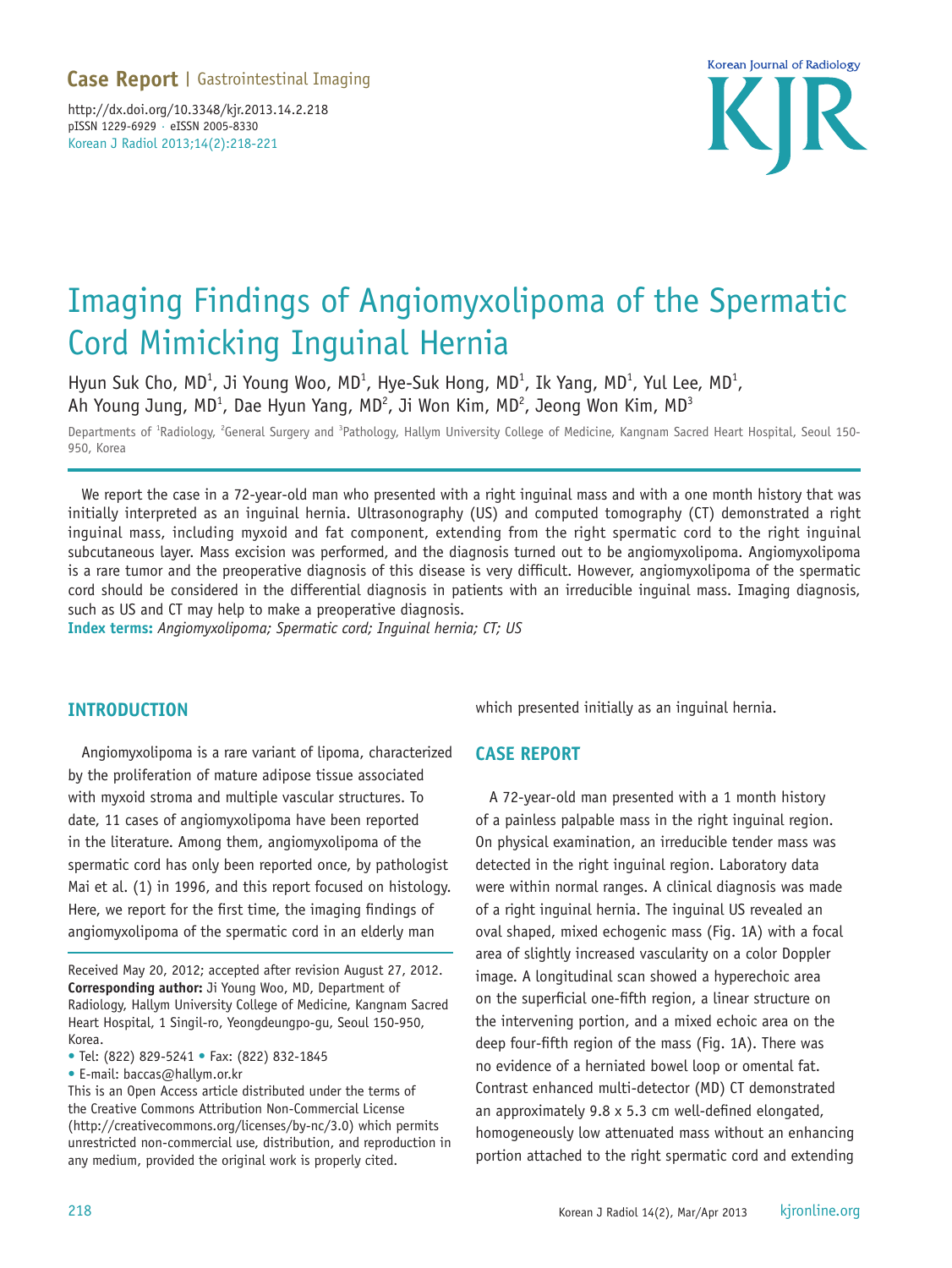

to the right inguinal subcutaneous region (Fig. 1B, D). The axial image showed the focal fat density area without an enhancing portion, on the anterior peripheral portion of

the mass (Fig. 1C). There was no radiographic evidence of any regional lymph node involvement or invasion involving a contiguous structure on CT scan. Preoperative diagnosis





**A.** Longitudinal ultrasonography image reveals mixed echogenic mass in right inguinal region. Note separation between hyperechoic area (fat component) and mixed echoic area (myxoid component) by spermatic cord (stars). Mass is outlined by arrowheads. **B.** Contrast enhanced coronal CT image demonstrates well-defined elongated, homogeneously low attenuated mass (arrows) in right inguinal area. **C.** Contrast enhanced axial CT image reveals non-enhancing mass (density of lesion [region of interest] was 16 Hounsfield unit) with focal fat density area (open arrows) on anterior peripheral portion of mass. **D.** Contrast enhanced coronal CT image showing central linear tubular structure (arrows) within mass, indicating spermatic cord. **E.** In microscope, bland spindle cells and mature adipocytes are dispersed in myxoid stroma. Increased thick- and thin-walled vessels are identified (H & E, x 100). **F.** In immunohistochemistry, spindle cells are positive for CD34, and negative for desmin, S-100 protein and smooth muscle actin (SMA). CD34 and SMA are positive for vascular endothelial cells and perivascular smooth muscle fibers, respectively (x 400).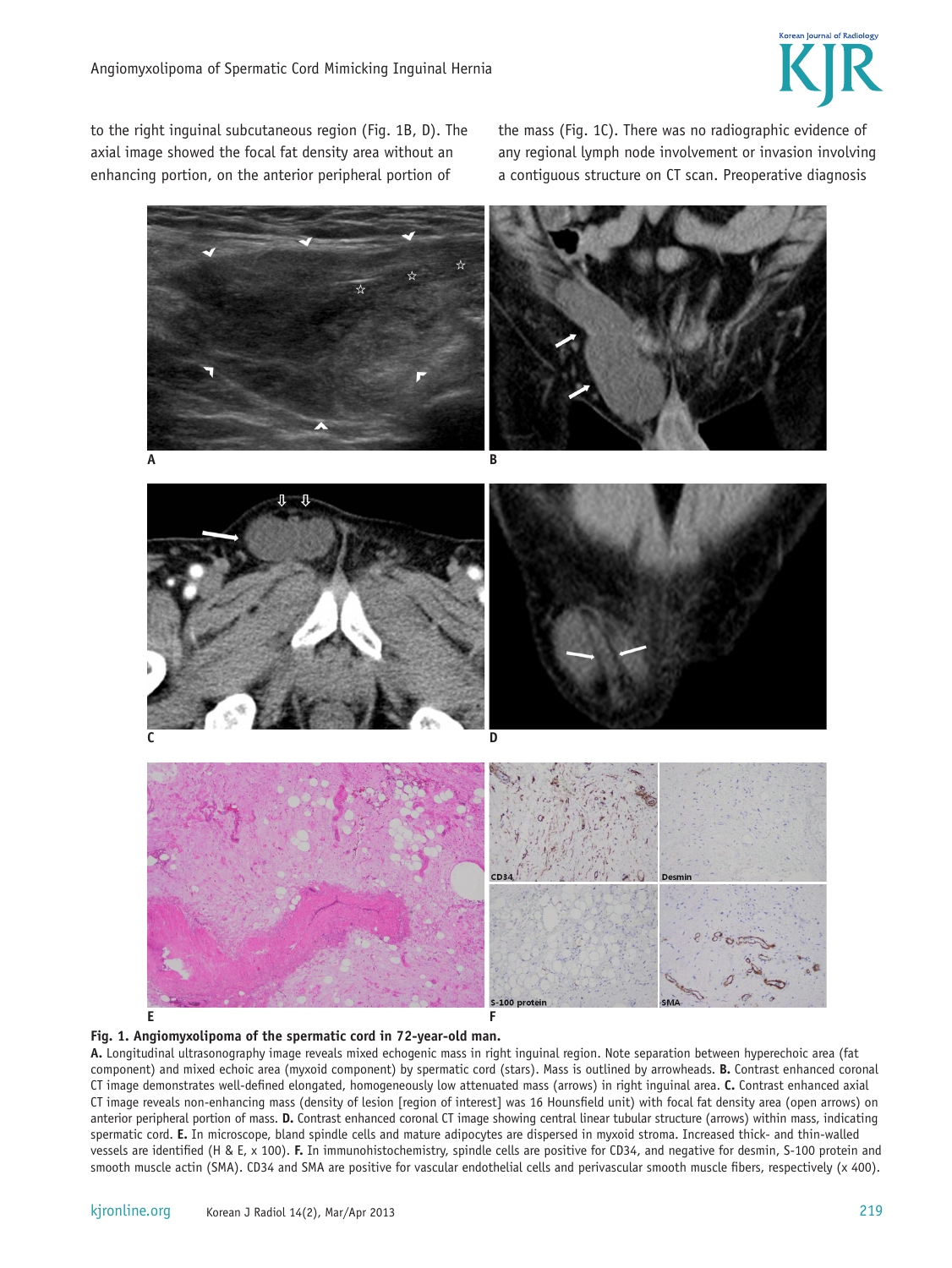# Korean Journal of Radiolom

of benign soft tissue tumor of the spermatic cord was suggested because the imaging appearances were not compatible with inguinal hernia or inguinal hydrocele.

Upon inguinal exploration for this suspected soft tissue mass, a 10 x 6 cm soft gelatinous mass was discovered which was adherent to the spermatic cord but simultaneously mobile and free from attachments with other soft tissue elements. The spermatic cord coursed through this mass. Upon closer inspection there was no evidence of a hernia or laxity in the posterior wall of the inguinal canal. The patient underwent excision of the mass without hernia repair surgery.

The histopathologic findings showed a well-demarcated, myxoid neoplasm comprised of spindle and stellate cells, mixed with mature adipocytes and numerous thin- and thick-walled vessels of various sizes (Fig. 1E). Immunohistochemically, the cells of the myxoid areas were positive for CD34 (Fig. 1F) but not for S-100 protein, desmin, or smooth muscle actin (SMA). The mature adipocytes were focally positive for S-100 protein (Fig. 1F). The CD34 and SMA highlighted vascular endothelial cells and perivascular smooth muscle fibers, respectively (Fig. 1F). The tumor was negative for desmin (Fig. 1F). On the basis of these findings, angiomyxolipoma was diagnosed.

## **DISCUSSION**

Spermatic cord tumors are usually benign lipomas discovered incidentally during inguinal herniorrhaphy (2). Some myxoid type spermatic cord tumors that have been reported are thought to have been diagnosed as inguinal hernia on clinical examination (2-4). However, variable myxoid tumors of the spermatic cord, including angiomyxolipoma, aggressive angiomyxoma, myxoid liposarcoma, intramuscular myxoma, neurofibroma with myxoid change, myxoid or spindle-cell lipoma, and superficial angiomyxoma have a non-specific imaging appearance (4). Aggressive angiomyxoma appears hypoechoic on US, and are usually hypodense on CT (5). Kim et al. (6) suggested that myxoid components of liposarcoma in four patients showed predominant regions in which CT attenuation was less than that of muscle and similar to that of water before contrast enhancement. Because of these non-specific imaging appearances, preoperative radiological diagnosis of myxoid tumor of the spermatic cord can be difficult in daily practice.

Angiomyxolipoma is a rare form of lipoma.

Angiomyxolipoma shows a characteristic gross appearance of a gelatinous, beige-yellow cut surface. The histopathologic features of angiomyxolipoma are characteristic and include an admixture of paucicellular myxoid areas and mature adipocytic areas without lipoblasts, and both components contain numerous thin- and thick-walled vessels. In myxoid areas, spindle cells are positive for CD34 and vimentin expression, and negative for SMA, desmin, and S100 protein expression (1, 7, 8).

While 11 cases of angiomyxolipoma have been reported in the literature, there has been only one report of angiomyxolipoma arising from the spermatic cord (1, 7, 8). The case report was published in 1996 and contained histopathologic findings of angiomyxolipoma of the spermatic cord, but the imaging appearance of angiomyxolipoma of the spermatic cord remained an unreported entity. To the author's knowledge, only one previous report has demonstrated the US and magnetic resonance imaging (MRI) appearance of angiomyxolipoma in the knee.

Angiomyxolipoma has been described by Kim et al. (8) as appearing on US as a well-defined mixed echoic mass with an area of increased vascularity on a color Doppler image and on MRI as a heterogeneous signal intensity at all MR sequences. These findings were thought to be the result of a heterogeneous mixture of myxoid, adipose tissue, and vascular components (8). Our case presented as a mixed echogenic mass on US. A hyperechoic area (due to fat component) was seen in a superficial area, and a mixed echoic area (due to myxoid component) was demonstrated on US. The spermatic cord was observed traversing between the two areas on both US and CT scans (9). These imaging findings may help to determine the radiological diagnosis of spermatic cord tumor rather than inguinal hernia. CT demonstrated a well-defined, homogeneously low density mass which contained a focal peripheral fat density area. No contrast enhancement was registered. In retrospect, the attenuation value for the homogeneous mass portion (except the focal fat density area) was measured as +16 Hounsfield units (HUs). According to the literature, 17 HU with a non-enhanced appearance of the mass is thought to be the result of a myxoid component of a gelatinous gross appearance of the tumor (10).

For the patient with an irreducible inguinal mass, it is important to make a prudent preoperative radiological diagnosis with a high suspicion for spermatic cord tumor in order to perform the proper therapeutic strategy. Because